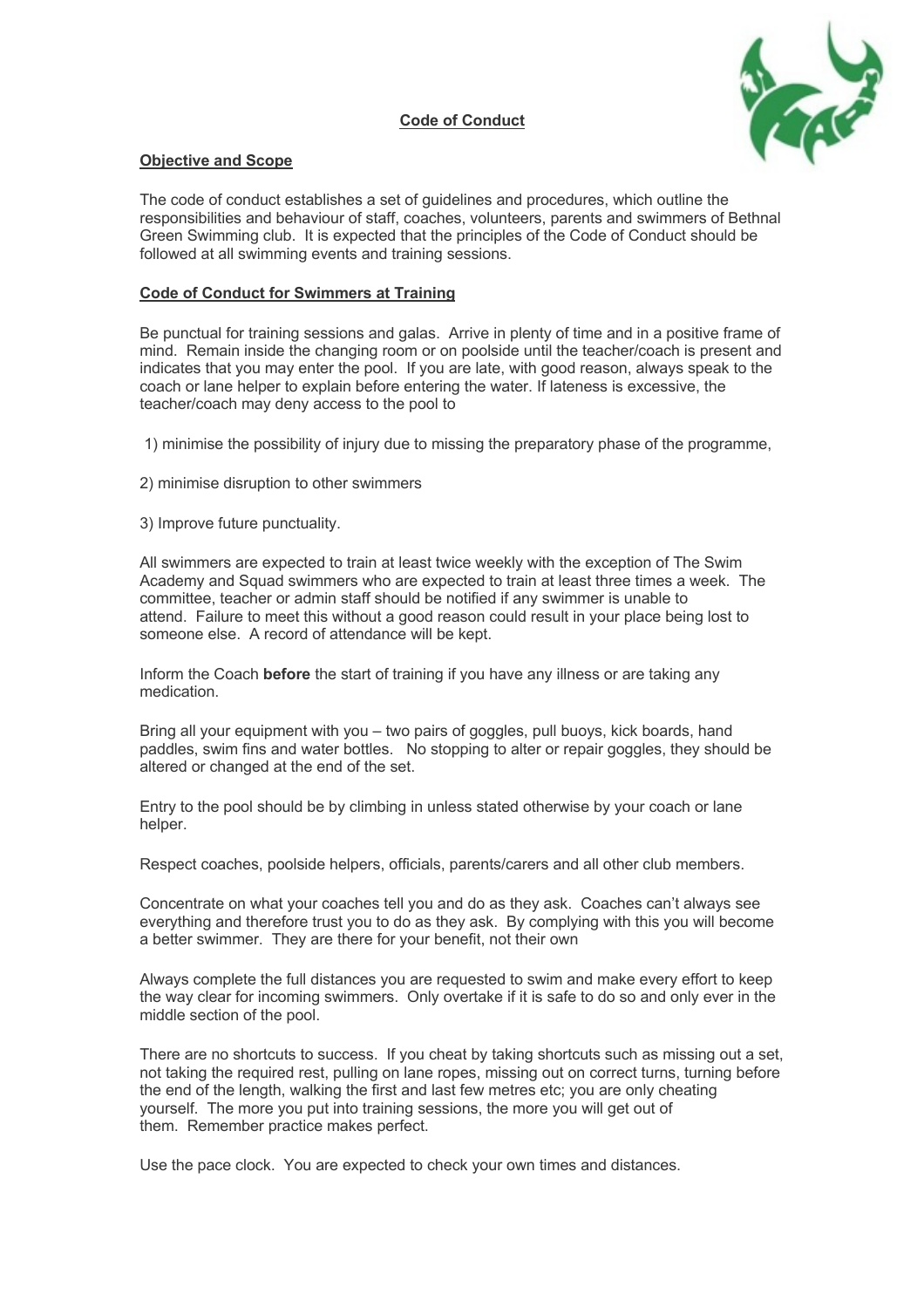

Please keep your log books up to date. You should record how well and how often you h trained and register your improvement in both training and competitions.

Behave appropriately in the water. Do not pull on lane ropes or disrupt other swimmers. Get on with what you are supposed to be doing and don't distract other swimmers. Poor behaviour in the pool will not be tolerated especially if it affects others. This could result in you being asked to leave the pool or being demoted to another lane.

Performance enhancing drugs and substances are strictly forbidden. Swimmers should be aware of the current list of banned substances and particular care must be exercised if anyone is on medication prior to or during a competition. (Please refer to Swim England's Doping Control if unsure).

Any illegal drugs or substances are strictly prohibited.

Verbal or physical bullying will not be tolerated nor will pinching, pulling, pushing, splashing or general antagonising of any sort.

Do and say nothing that will bring the Club into disrepute.

Report any incidents of bad behaviour immediately to the Teacher/Coach.

Bad language is not acceptable.

Behave sensibly in the changing rooms.

In the case of assault, a swimmer will receive an immediate suspension pending an investigation.

Jewellery, watches etc. should never be worn.

Please respect the rules of the swimming venue. Bad behaviour could result in the facilities being withdrawn. Keep poolside and changing rooms tidy and inform coaches of any problems.

When time trials are held prior to a training session, swimmers are expected to either attend just the training or both the training and the time trial. It is not acceptable for swimmers to attend the time trial and not the training unless there is a valid reason. If there is a valid reason, this should be discussed with the coaching staff.

Enjoy your swimming and be a good sport whether you win or lose.

Keep up with all Club activities by reading the notice board, web site and consulting the administration desk.

## **Code for Swimmers at Galas/Competitions/Away Trips**

Notice of any galas and the selected team are always posted on the administration desk well in advance. Please consult this on a regular basis to see if you have been selected

Attendance at galas/competitions for which you have been selected is expected unless agreed by the Coach.

Notify the Coach/Admin desk as soon as possible if you cannot attend a competition/gala for which you have been selected.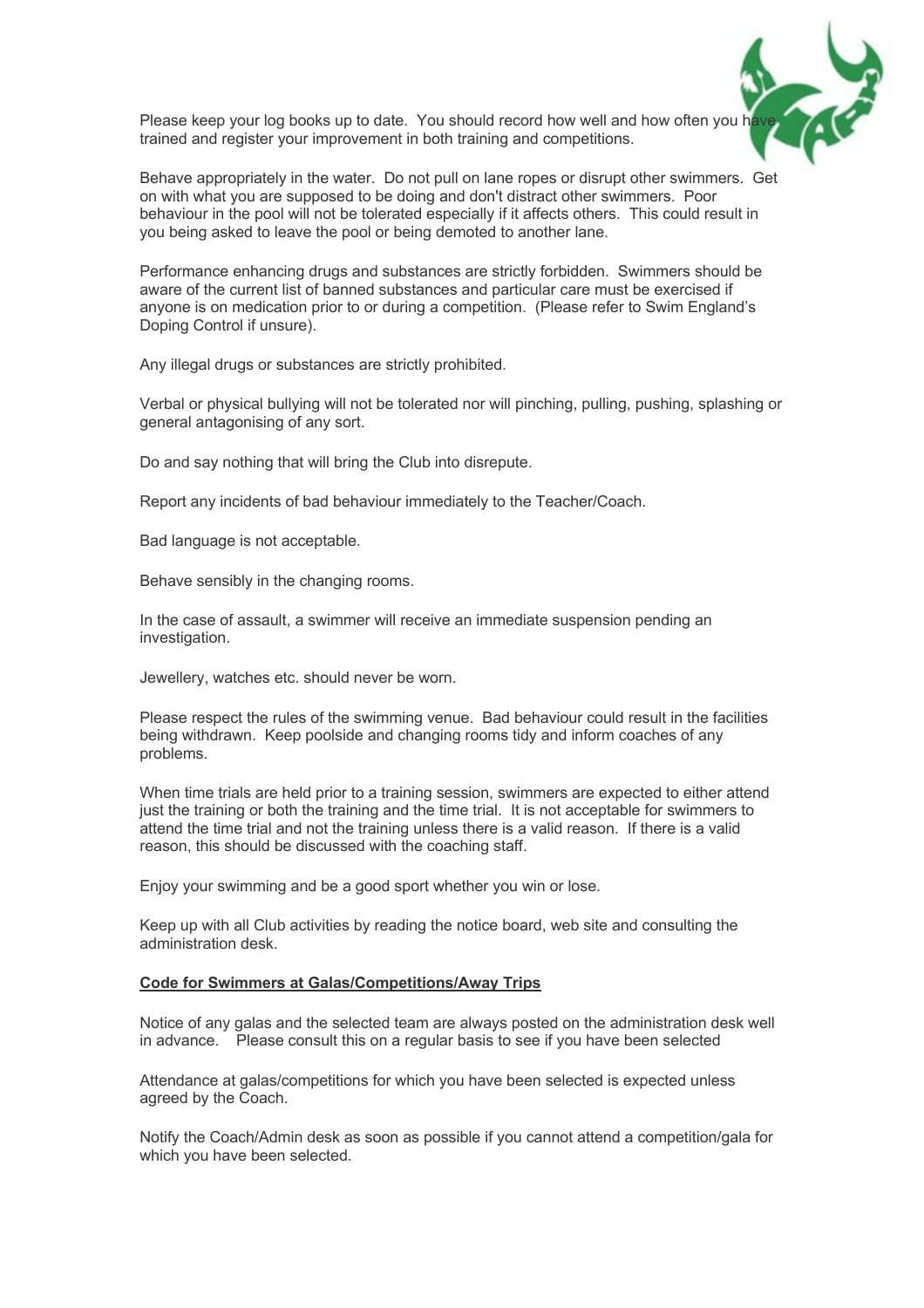If Club transport is not being used please arrive at the venue in plenty of time for the warm up.

If the Club is providing transport, you should remain seated at all times with your seat belt fastened.

Bad behaviour/language in transport, changing areas or poolside will not be tolerated.

When representing your Club, the team kit should always be worn.

The rules of the Venue should be adhered to as well as the rules of the Meet Organisers.

Take notice of all safety announcements.

If swimming for the Club, stay with your team on poolside. Inform the Coach/Team Manager if you have to leave the poolside for any reason.

No electronic devices are allowed on poolside at galas. The Team Manager and your fellow team mates should have your full attention and support.

No eating or drinking poolside unless it is the recommended energy drink/tablet.

All rubbish should be cleared away or placed in the appropriate bins.

Only one costume should be worn to minimise resistance. Likewise jewellery, watches etc should not be worn.

Always warm up by swimming at a constant even pace, initially on front crawl or backstroke. You can then practice your competing strokes/turns.

There should be no diving into the pool unless directed by your coach or the meet organisers. Sprints following a dive are always one way only.

Stand well back behind the block until told.

Stand well back behind the takeover swimmer in a relay as they need the room to swing their arms.

Support each other. You are all part of the same team with one common objective.

Set an example to younger swimmers and other clubs

Treat other competitors and teams with respect, in victory and defeat.

In a trophy gala you should remain to the end of the gala to acknowledge the winning team.

Record your performance in your log book.

*Breaches of the Code for Swimmers will be dealt with in the first instance by the Coach/Teacher. This may include a verbal warning, demotion to another lane or by sitting out for a "time out". The Coach/Teacher may also require the swimmer to get dressed and either go home or sit on poolside if a parent or other responsible adult is not present. If the Coach/Teacher considers the breach (or breaches) merits this, the Coach will report the incident to the Secretary of the Club's Management Committee who, after consultation with the Management Committee, may issue a written warning. Any continuous or serious breaches will be dealt with by the Management Committee and could result in the swimmer's membership being suspended or withdrawn.*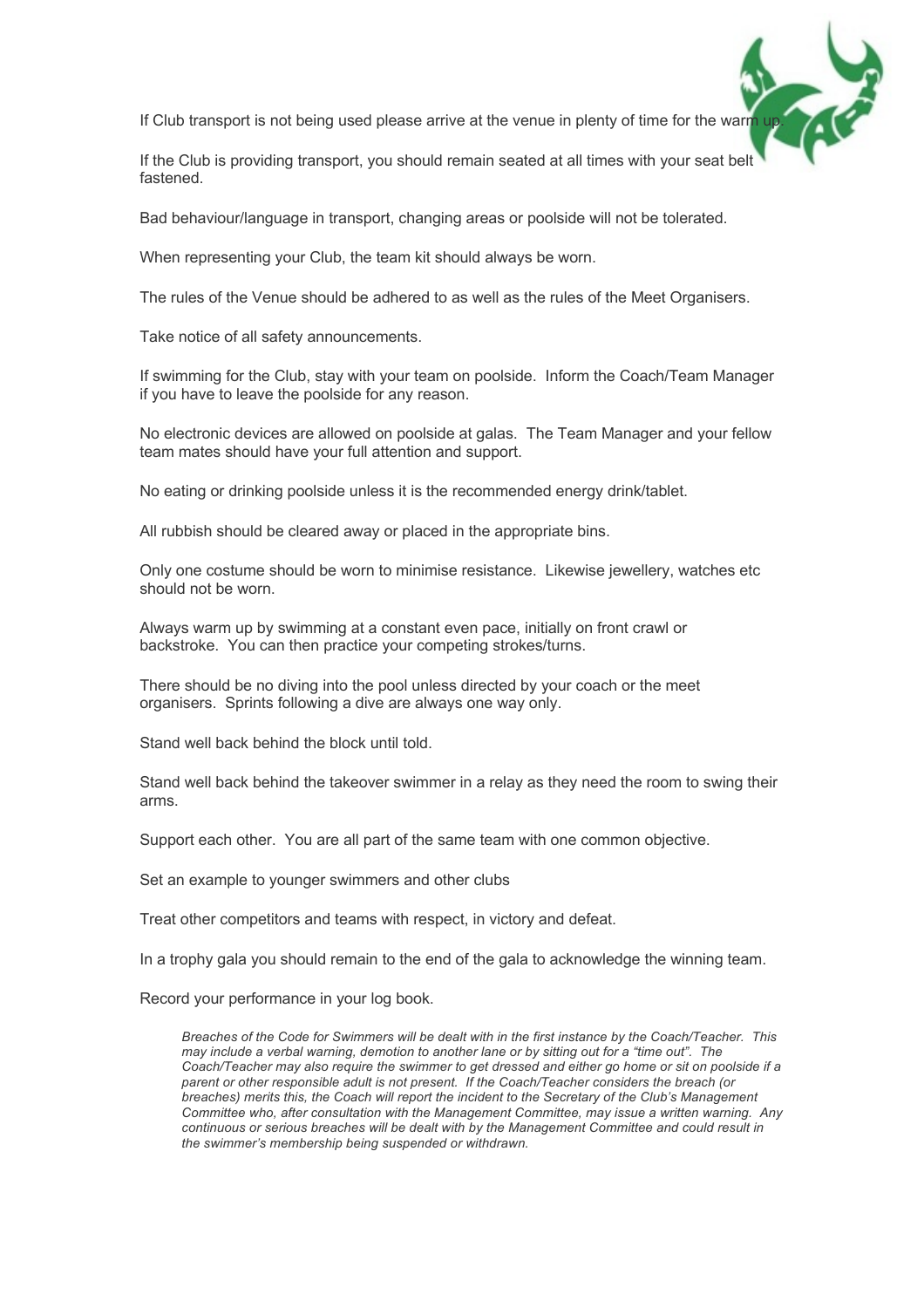

## **PARENTAL SUPPORT**

The Club recognises the time and commitment parents give to supporting their children's swimming activities. The following guidelines are intended to help parents understand the ways in which they can assist the Club to make their children's membership enjoyable and rewarding

Please bring your child to training sessions in good time for them to get changed and be ready to enter the water at the start of their session. Parents are requested to keep their child in the changing room until the teacher/coach is present poolside and indicates they may enter the pool hall (at the start of the evening training). Everyone gets held up sometimes, if you are late, please notify the administration desk on arrival and remind your child to see their coach or helper at poolside to explain the reason.

Check your child's swimming equipment from time to time. Each swimmer should have two pairs of swimming goggles in their swimming bag, in case of loss or breakages, and in the case of Squad groups a pair of flippers and hand paddles. The Club can usually provide pullbuoys and boards, but, if your child brings their own, please make sure they are labelled with the child's name.

Teachers and coaches have to be responsible for the safety and security of children when they are poolside. Please do not be offended if you are refused access to them on poolside while they are conducting sessions.

Except in very rare (usually emergency) cases, parents are not permitted on poolside during training sessions.

If you need to make enquiries, or have a question for the Coaching staff, please ask at the Administration table at the entrance – they will contact the Coach to arrange to see you.

Be encouraging and supportive of your child's efforts and of all swimmers – they are always trying their hardest, even if they don't win!.

Please remember that all Club officials and helpers are volunteers – be courteous to them, they are giving up their time freely.

Bethnal Green Swimming Club is a competitive swimming club therefore Club galas should take priority over other swimming activities. Please try to ensure that your child attends if they have indicated their availability. We welcome parents who want to come along to Club galas to support their child and the BGSSC Swimming Squad. When your child becomes a Squad swimmer, even if they are only nominated as reserve swimmer for an event, try to make sure they attend – they will often be called upon to swim, anyway.

Parents of Squad swimmers can encourage their child to be entered in several Age Group galas each year – contact the Age Group Secretary for information about forthcoming galas. If you enter your child for an Age Group competition, please be sure to inform the Age Group Secretary or Coach. We will usually try to ensure that a Club Coach or official can attend to give support to your child however there could be an odd occasion when this won't be possible.

Swimmers attending time trials, that preceed their training session should attend the training also. We request that parents as well as swimmers support this request. If the swimmers are unable to attend both the time trial and training, parents should inform the coach prior to explain why this would not be possible. (Please approach the administration desk).

As members of BGSSC, all parents are considered to be available as volunteers to assist in organising and running the various Club activities. You do not have to be a member of the